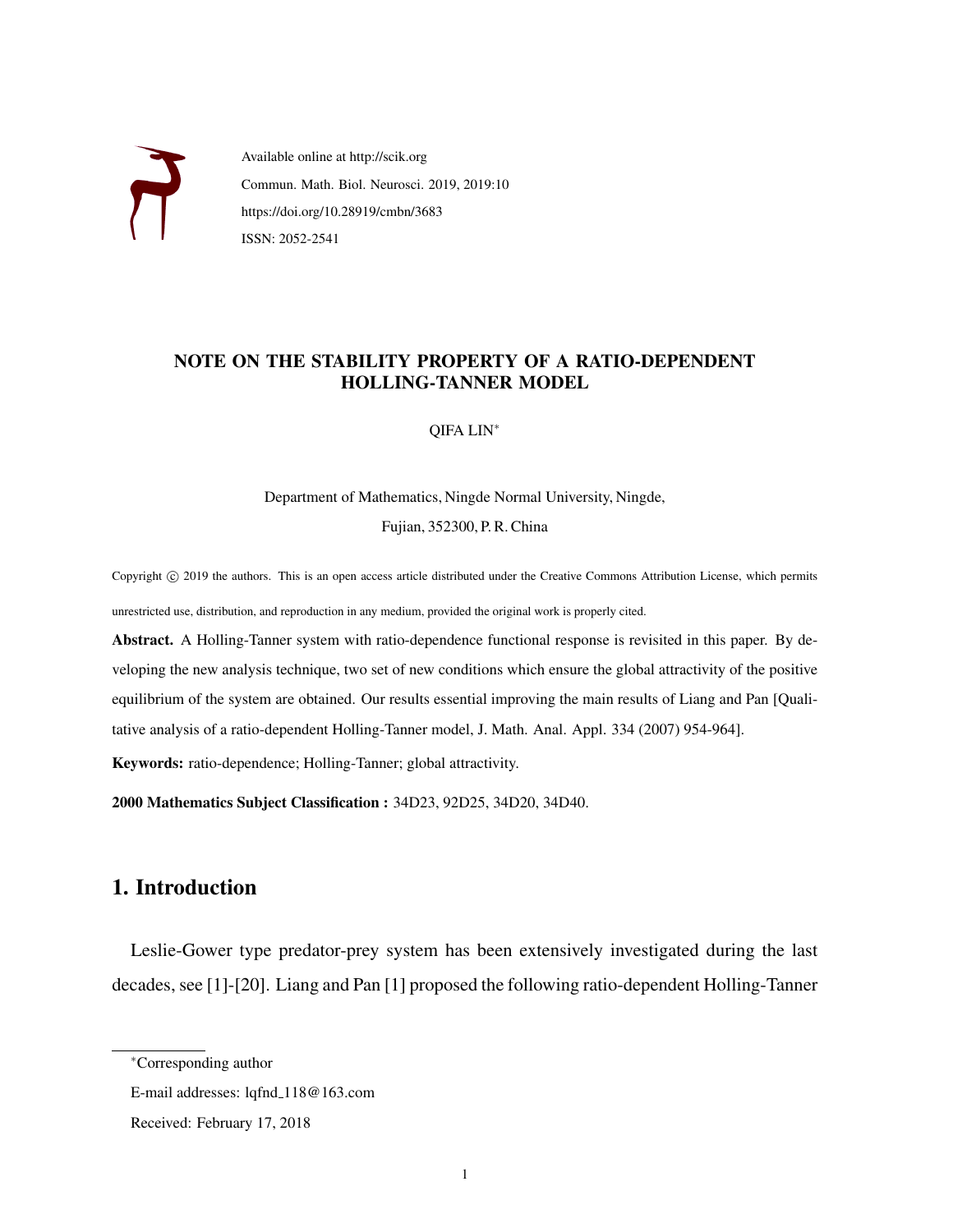model

$$
\frac{dx}{dt} = rx(1 - \frac{x}{k}) - \frac{mx}{Ay + x}y,\n\frac{dy}{dt} = y[s(1 - h\frac{y}{x})],\nx(0) > 0, y(0) > 0,
$$
\n(1.1)

where  $r, k, m, A, s, h$  are all positive constants. The system is equivalent to the following system

$$
\frac{dx}{dt} = x(1-x) - \frac{xy}{ay+x},
$$
\n
$$
\frac{dy}{dt} = \delta y(\beta - \frac{y}{x}),
$$
\n
$$
x(0) > 0, y(0) > 0,
$$
\n(1.2)

where  $a =$ *rA*  $\frac{1}{m}, \delta =$ *sh*  $\frac{3\pi}{m}, \beta =$ *m hr* .

Concerned with the persistent and stability property of the system (1.2), obtained the following results.

**Theorem A.** *If the condition*  $a > 1$  *holds, then system (1.2) is permanent.* 

Theorem B.*Assume that the following condition holds:*

$$
a\beta + 1 > \max\left\{\beta, \frac{1}{\delta}\right\},\tag{1.3}
$$

*then the positive equilibrium E*∗(*x*∗, *y*∗) *is globally asymptotically stable in the interior of the first quadrant.*

Now let's consider the following example.

### Example 1.1.

$$
\frac{dx}{dt} = x(1-x) - \frac{xy}{2y+x}, \n\frac{dy}{dt} = \frac{1}{10}y(\frac{1}{10} - \frac{y}{x}), \nx(0) > 0, y(0) > 0.
$$
\n(1.4)

Here, we take  $a = 2, \delta = \frac{1}{10}, \beta = \frac{1}{10}$ , hence, we have  $a\beta + 1 = \frac{1}{5} + 1, \beta = \frac{1}{10}, \frac{1}{8}$ δ  $= 10$ . therefore,

$$
a\beta + 1 < \max\left\{\beta, \frac{1}{\delta}\right\}.\tag{1.5}
$$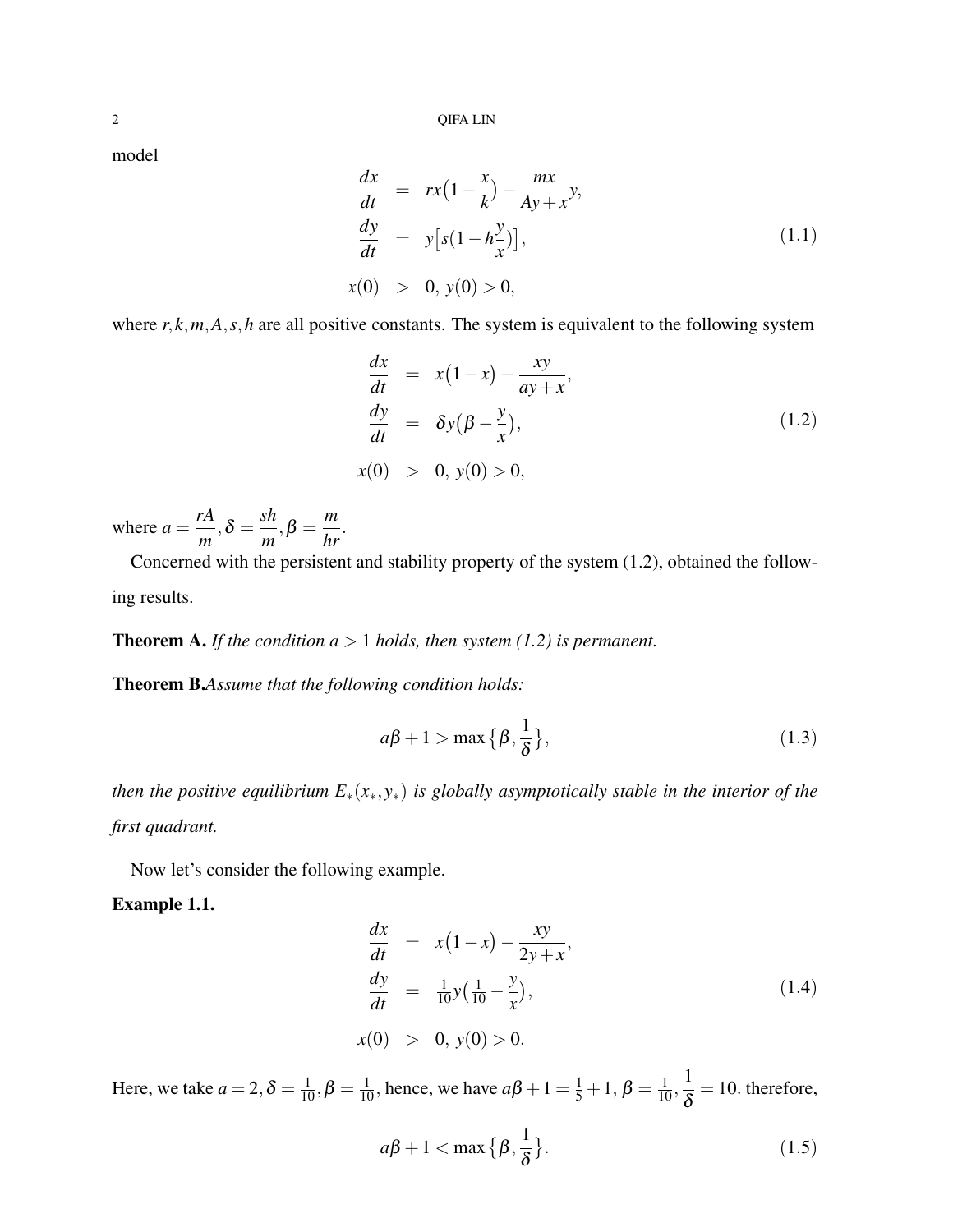That is, condition (1.3) in Theorem B did not holds, however, numeric simulations (Fig. 1) shows that system (1.4) admits a unique globally attractive positive equilibrium  $E_*(\frac{11}{12}, \frac{11}{120})$ .

Above example shows that it is necessary to revisit the stability property of the positive



FIGURE 1. Dynamic behavior of system (1.4) with the initial condition  $(x(0), y(0)) = (0.1, 0.1), (0.1, 0.3), (0.1, 0.5),$  $(0.1, 0.01), (1.5, 0.01), (1.5, 0.3)$  and  $(1.5, 0.5)$ , respectively.

equilibrium of system (1.2). Indeed, by using a new method which is very different to that of [1], we could establish the following results:

**Theorem 1.1.** Assume that  $a \geq 2$  holds, then the positive equilibrium  $E_*(x_*,y_*)$  of (1.2) is *globally asymptotically stable in the interior of the first quadrant.*

**Theorem 1.2.** Assume that  $1 < a \leq 2$  holds, assume further that

$$
a^2\beta - a\beta + a - 2 > 0\tag{1.6}
$$

*and*

$$
a\beta - 1 - \beta > 0\tag{1.7}
$$

*hold, then the positive equilibrium E*∗(*x*∗, *y*∗) *of (1.2) is globally asymptotically stable in the interior of the first quadrant.*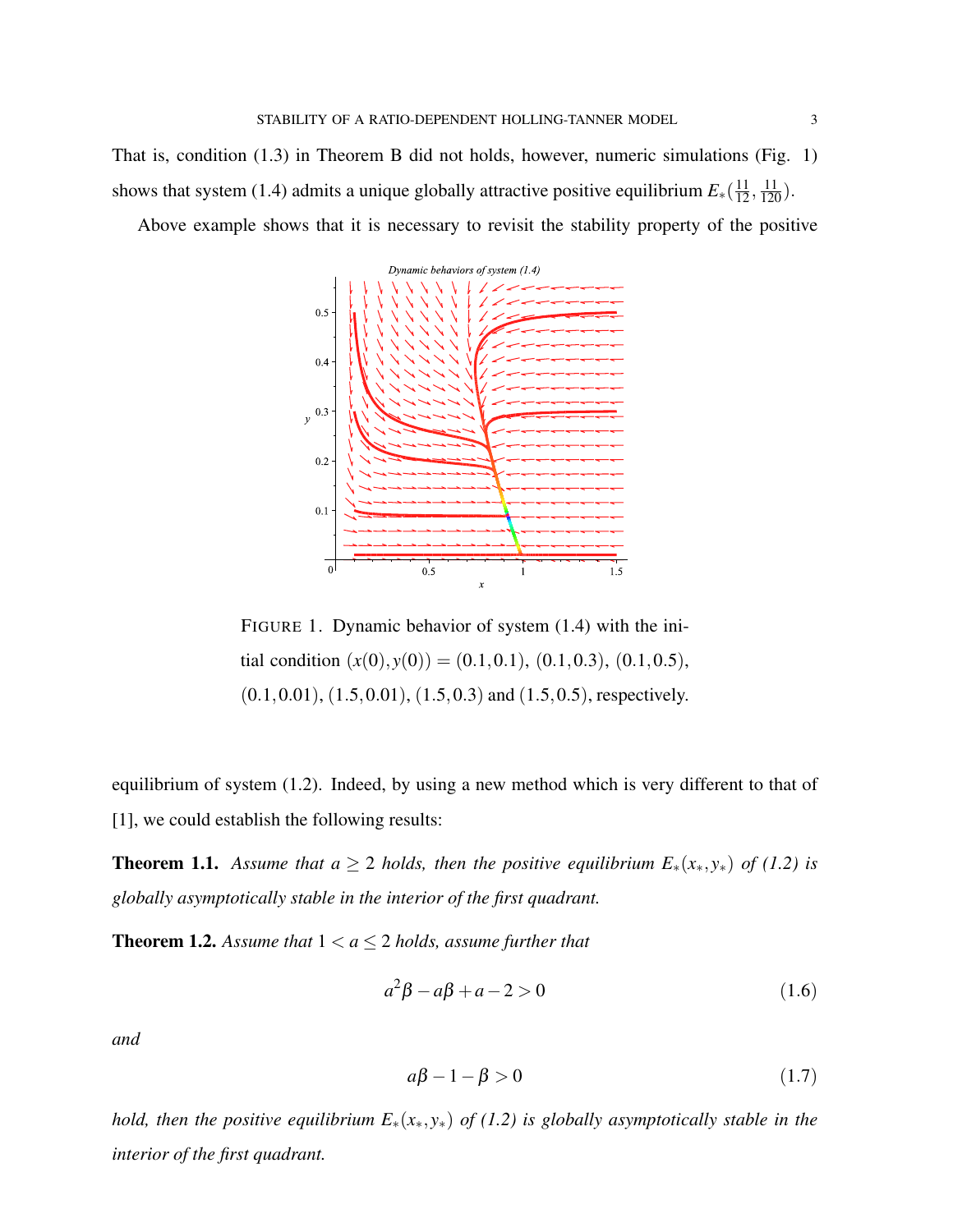**Remark 1.1.** Note that conditions (1.6) and (1.7) are independent of  $\delta$ , that is,  $\delta$  has no influence to the stability property of the system, hence, Theorem 1.1 and 1.2 are thoroughly new results, and can be seen as the essential improving the main results of [1], since our results reflect some more essential property of the system (1.2).

**Remark 1.2.** Theorem 1.1 shows that for almost all of the parameters (only require  $a \ge 2$ ) of the system (1.2), two species could be coexist in a stable state, this seems very interesting, *a* can be seen as the most important parameters in the system. Theorem 1.2 shows that for the case  $1 < a < 2$ , if  $\beta$  is enough large, i. e., the intrinsic growth rate of the predator species is enough large, then two species could also possible coexist in a stable state.

The paper is arranged as follows: In Section 2, some useful Lemmas are established and then we prove the main results in Section 3. In Section 4, two examples together with their numeric simulations are presented to illustrate the feasibility of the main results. We end this paper by a briefly discussion. For more works on Leslie-Gower predator-prey model, one could refer to [1-16] and the references cited therein.

## 2. Lemmas

Now we state and prove several useful Lemmas.

**Lemma 2.1.** Assume that  $a > 1$ , then system

$$
\frac{dx}{dt} = x \left( 1 - x - \frac{B}{x + aB} \right) \tag{2.1}
$$

*admits a unique positive equilibrium x*<sup>∗</sup> (*B*) *which is globally attractive, where B is some positive constant.*

**Proof.** The positive equilibrium of system (2.1) satisfies the equation

$$
1 - x - \frac{B}{x + aB} = 0.
$$
 (2.2)

which is equivalent to

$$
x^2 + (Ba - 1)x + B - Ba = 0.
$$
 (2.3)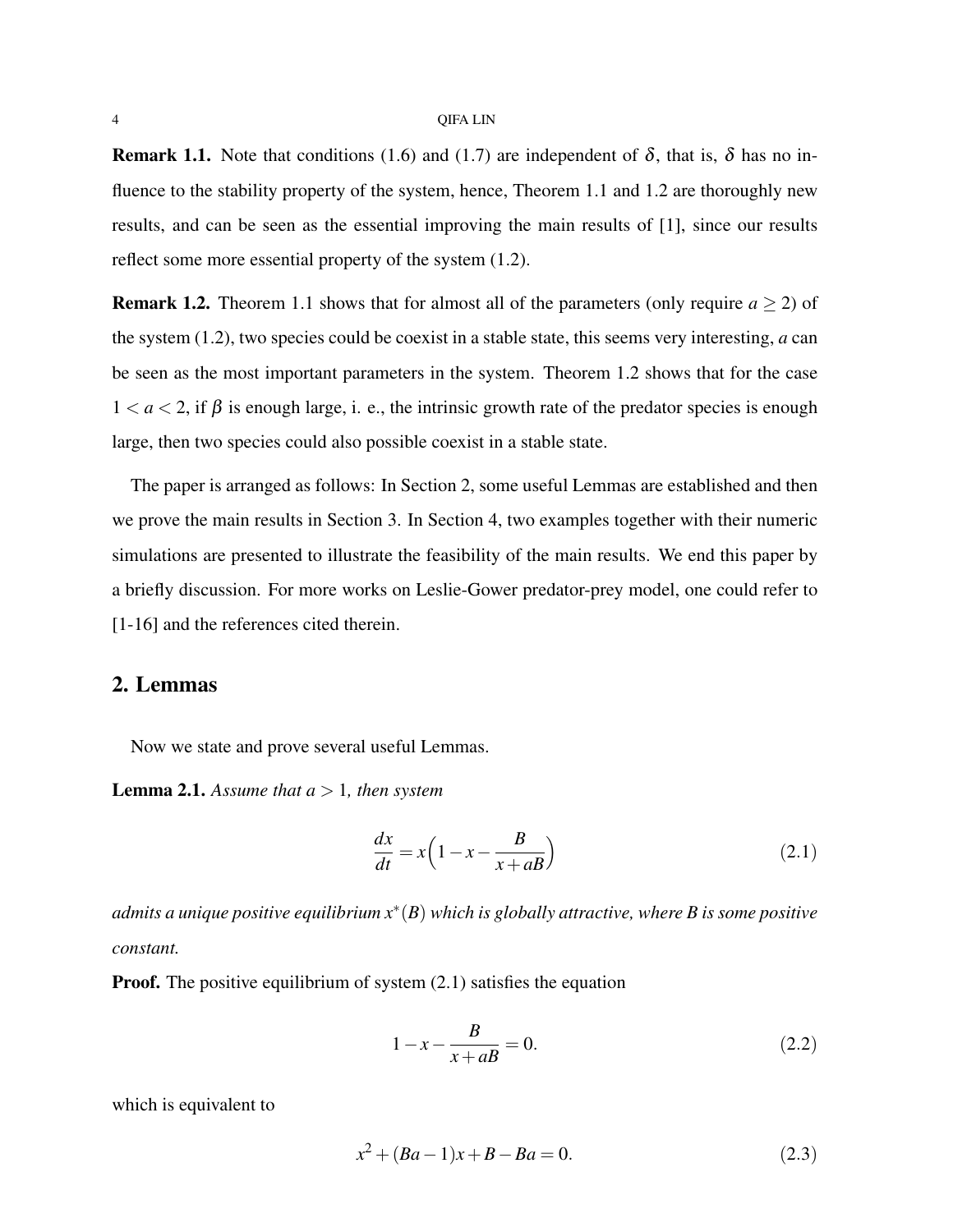Obviously, under the assumption  $a > 1$ , system (2.3) has a unique positive solution

$$
x^*(B) = \frac{-(Ba-1) + \sqrt{(Ba-1)^2 - 4B(1-a)}}{2}.
$$
 (2.4)

Set  $F(x) = 1 - x - \frac{B}{x}$  $\frac{B}{x+aB}$ , since  $F(0) = r - \frac{c}{d}$  $\frac{c}{d} > 0$  and  $F(x^*) = 0$ , from the continuity of the function  $F(x)$ , it follows that

$$
F(x) > 0 \text{ for all } x \in (0, x^*)
$$

and

$$
F(x) < 0 \text{ for all } x \in (x^*, +\infty),
$$

and so applying Theorem 2.1 in [2] to system  $(2.1)$ , one could see that  $x^*$  is globally stable, i. e.,  $\lim_{t \to +\infty} x(t) = x^*$ . This ends the proof of Lemma 2.1.

**Lemma 2.2.** *Let*  $x^*(B)$  *be defined by (2.4), assume that*  $a > 1$  *and* (1.6) *holds, then*  $x^*(B)$ ,  $B \in$  $\left[\beta(1-\frac{1}{a}\right]$  $\left[ \frac{1}{a} \right)$ ,  $\beta$ ] *is a strictly decreasing function of B*.

**Proof.** Since  $x^*(B)$  is the positive solution of (2.3). Let's consider the function

$$
F(x^*,B) = (x^*)^2 + (Ba-1)x^* + B - Ba, \ x^* \in (1 - \frac{1}{a}, 1], \ B \in [\beta(1 - \frac{1}{a}), \beta]. \tag{2.5}
$$

Noting that

$$
\frac{\partial F}{\partial x^*} = Ba + 2x^* - 1 \ge \beta(1 - \frac{1}{a})a + 2(1 - \frac{1}{a}) - 1 = \frac{a^2\beta - a\beta + a - 2}{a} > 0,
$$
 (2.6)

and

$$
\frac{\partial F}{\partial B} = ax^* - a + 1 > a(1 - \frac{1}{a}) - a - 1 = 0.
$$
 (2.7)

Then, it follows from implicit function theorem that

$$
\frac{dx^*}{dB} = -\frac{\frac{\partial F}{\partial x^*}}{\frac{\partial F}{\partial B}} < 0. \tag{2.8}
$$

Hence,  $x^*(B)$  is the strict decreasing function of *B*. This ends the proof of Lemma 2.2.

Remark 2.1. (1.6) can be rewrite as follows

$$
a\beta(a-1) + a - 2 > 0.
$$

Obviously, if  $a \ge 2$  holds, then above inequality holds, i. e., under the assumption of Theorem 1.1, the conclusion of Lemma 2.2 holds.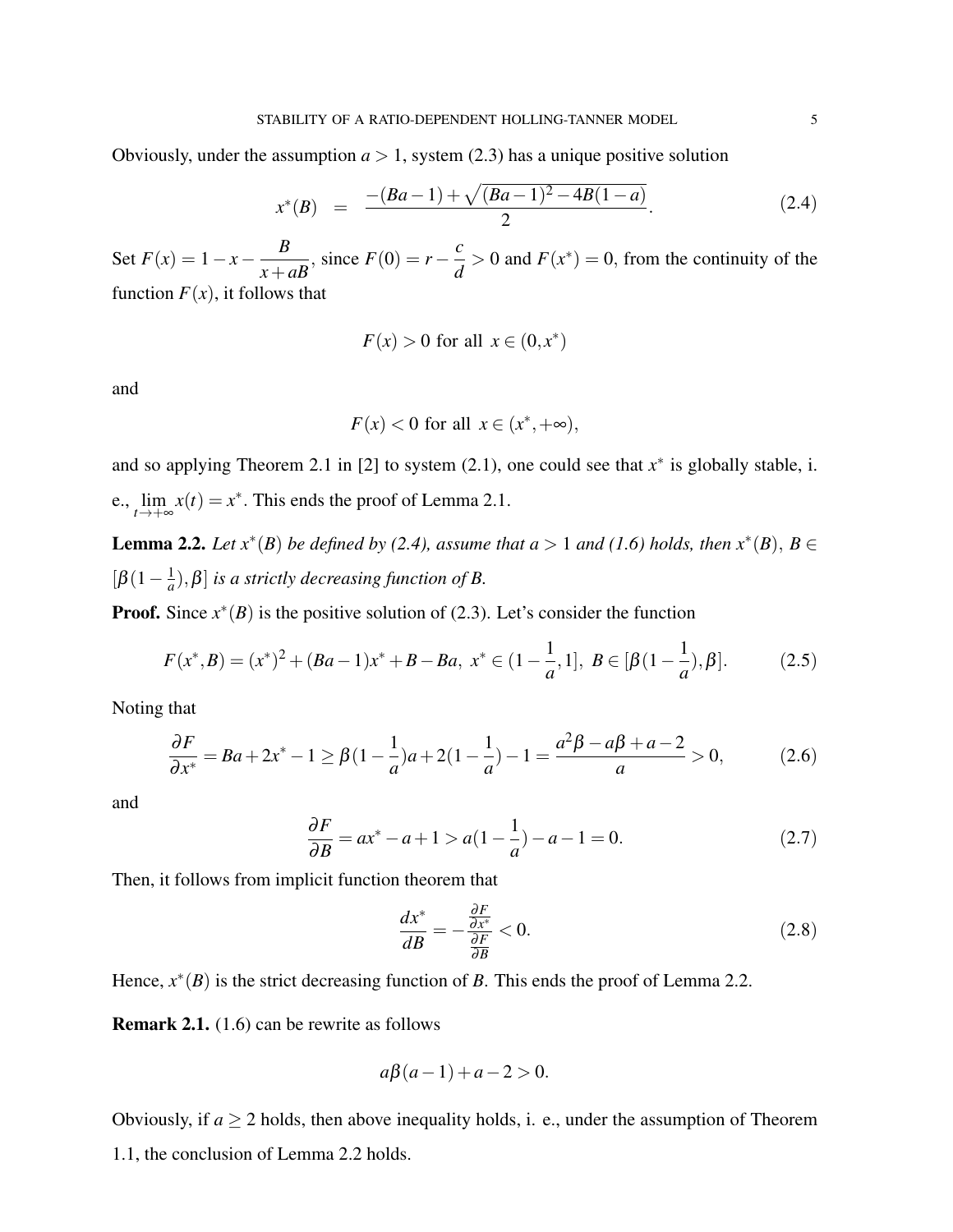**Lemma 2.3.** Let  $(x(t), y(t))$  be any positive solution of the system (1.2), then

$$
\limsup_{t\to+\infty} x(t)\leq 1,\limsup_{t\to+\infty} y(t)\leq \beta.
$$

**Proof.** From the first equation of (1.2) we have

$$
\frac{dx}{dt} \le x(1-x),\tag{2.9}
$$

and so,

$$
\limsup_{t \to +\infty} x(t) \le 1. \tag{2.10}
$$

For any  $\varepsilon > 0$  enough small, it follows from (2.10) that there exists a  $T > 0$  such that  $x(t) <$  $1+\varepsilon$ . and so, from the second equation of system (1.2), we have

$$
\frac{dy}{dt} \le \delta y \left(\beta - \frac{y}{1+\varepsilon}\right),\tag{2.11}
$$

thus

$$
\limsup_{t \to +\infty} y(t) \le \beta(1+\varepsilon). \tag{2.12}
$$

Setting  $\varepsilon \to 0$  leads to

$$
\limsup_{t \to +\infty} y(t) \le \beta. \tag{2.13}
$$

This ends the proof of Lemma 2.3.

**Lemma 2.4.** Let  $(x(t), y(t))$  be any positive solution of the system (1.2), Assume that  $a > 1$ holds, then

$$
\liminf_{t\to+\infty} x(t) \ge 1 - \frac{1}{a}, \ \liminf_{t\to+\infty} y(t) \ge \beta(1 - \frac{1}{a}).
$$

**Proof.** From the first equation of (1.2) we have

$$
\frac{dx}{dt} \ge x\left(1 - x - \frac{1}{a}\right),\tag{2.14}
$$

thus

$$
\liminf_{t \to +\infty} x(t) \ge 1 - \frac{1}{a}.\tag{2.15}
$$

For any  $\varepsilon > 0$  enough small  $(\varepsilon < \frac{1}{2})$  $rac{1}{2}(1-\frac{1}{a})$  $\frac{1}{a}$ )), it follows from (2.15) that there exists a  $T_1 > T$ such that  $x(t) > 1 - \frac{1}{a} - \varepsilon$ . and so, from the second equation of system (1.2), we have

$$
\frac{dy}{dt} \ge \delta y \left(\beta - \frac{y}{1 - \frac{1}{a} - \varepsilon}\right),\tag{2.16}
$$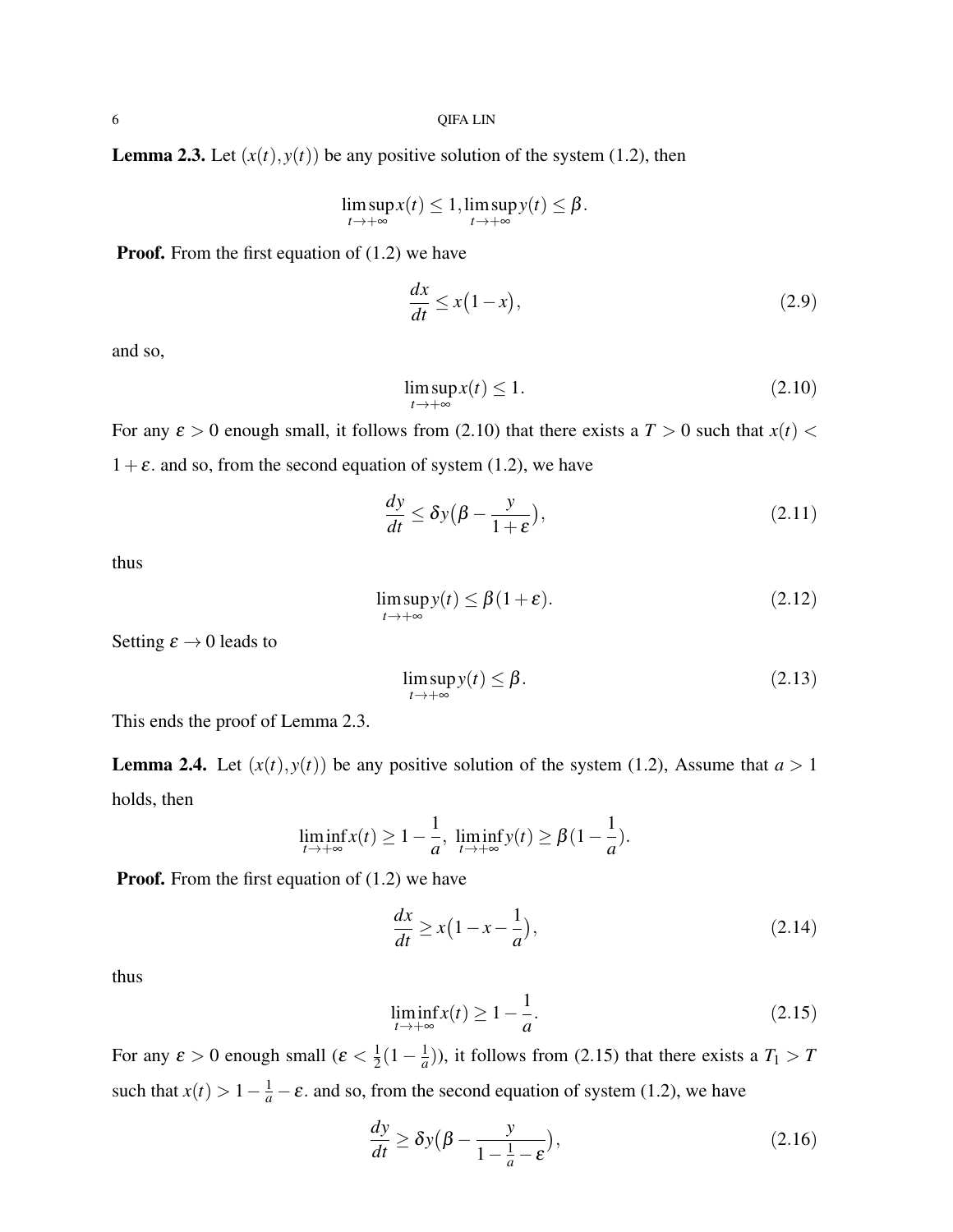and so,

$$
\liminf_{t \to +\infty} y(t) \ge \beta (1 - \frac{1}{a} - \varepsilon). \tag{2.17}
$$

Setting  $\varepsilon \to 0$  leads to

$$
\liminf_{t \to +\infty} y(t) \ge \beta(1 - \frac{1}{a}).\tag{2.18}
$$

This ends the proof of Lemma 2.4.

# 3. Proof of the main results

**Proof of Theorem 1.1.** Let  $(x(t), y(t))$  be any positive solution of system (1.2), let  $\varepsilon > 0$  be any positive constant enough small which satisfies

$$
\beta \frac{-(a(\beta+\varepsilon)-1)+\sqrt{(a(\beta+\varepsilon)-1)^2-4(1-a)(\beta+\varepsilon)}}{2}-(\beta+1)\varepsilon>0.
$$

It follows from Lemma 2.3 that there exists a  $T > 0$  such that for all  $t \geq T$ ,

$$
x(t) < 1 + \varepsilon \stackrel{\text{def}}{=} M_1^{(1)}.\tag{3.1}
$$

$$
y(t) < \beta + \varepsilon \stackrel{\text{def}}{=} M_2^{(1)}.\tag{3.2}
$$

(3.2) together with the first equation of (1.2) leads to

$$
\dot{x}(t) \ge x \left( 1 - x - \frac{M_2^{(1)}}{x + a M_2^{(1)}} \right) \text{ for all } t \ge T. \tag{3.3}
$$

Consider the auxiliary equation

$$
\dot{v}(t) = v \left( 1 - v - \frac{M_2^{(1)}}{v + a M_2^{(1)}} \right). \tag{3.4}
$$

Since

$$
1 - \frac{M_2^{(1)}}{aM_2^{(1)}} = 1 - \frac{1}{a} > 0,
$$
\n(3.5)

According to Lemma 2.1, (3.4) admits a unique positive equilibrium

$$
v_{11} = \frac{-(aM_2^{(1)} - 1) + \sqrt{(aM_2^{(1)} - 1)^2 - 4(1 - a)M_2^{(1)}}}{2},
$$
\n(3.6)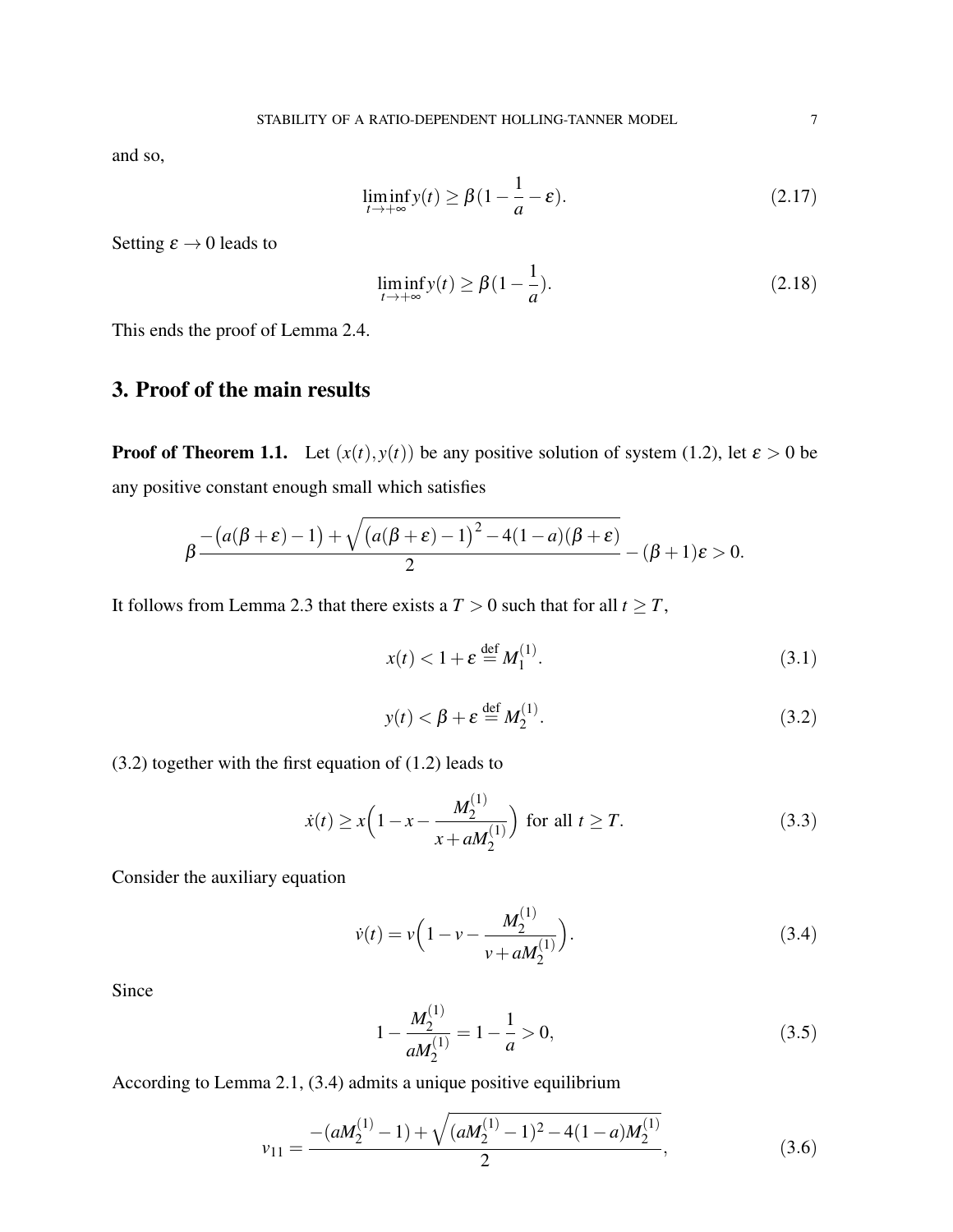which is globally attractive. Hence, by using differential inequality theory, there exists a  $T_{11} > T$ such that

$$
x(t) > v_{11} - \varepsilon \stackrel{\text{def}}{=} m_1^{(1)} > 0 \text{ for all } t \ge T_{11}.
$$
 (3.7)

(3.7) together with the second equation of (1.2) leads to

$$
\frac{dy}{dt} \ge \delta y \left(\beta - \frac{y}{m_1^{(1)}}\right),\tag{3.8}
$$

and so

$$
\liminf_{t \to +\infty} y(t) \ge \beta m_1^{(1)}.\tag{3.9}
$$

That is, for above  $\varepsilon > 0$ , there exists a  $T_{12} > T_{11}$  such that

$$
y(t) > \beta m_1^{(1)} - \varepsilon \stackrel{\text{def}}{=} m_2^{(1)} > 0 \text{ for all } t \ge T_{12}.
$$
 (3.10)

It follows from (3.1),(3.2), (3.7) and (3.10) that for all  $t \geq T_{12}$ ,

$$
0 < m_1^{(1)} < x(t) < M_1^{(1)}, \ 0 < m_2^{(1)} < y(t) < M_2^{(1)}.\tag{3.11}
$$

(3.11) together with the first equation of (1.2) leads to

$$
\dot{x}(t) \le x \left( 1 - x - \frac{m_2^{(1)}}{x + am_2^{(1)}} \right) \text{ for all } t \ge T_{12}.
$$
 (3.12)

Consider the auxiliary equation

$$
\dot{v} = v \left( 1 - v - \frac{m_2^{(1)}}{v + am_2^{(1)}} \right). \tag{3.13}
$$

Since

$$
1 - \frac{m_2^{(1)}}{am_2^{(1)}} = 1 - \frac{1}{a} > 0,
$$
\n(3.14)

According to Lemma 2.1, equation (3.13) admits a unique positive equilibrium

$$
v_{21} = \frac{-(am_2^{(1)} - 1) + \sqrt{(am_2^{(1)} - 1)^2 - 4(1 - a)m_2^{(1)}}}{2},
$$
\n(3.15)

which is globally attractive. Hence, by using differential inequality theory, there exists a  $T_{21}$  > *T*<sup>12</sup> such that

$$
x(t) < v_{21} + \frac{\varepsilon}{2} \stackrel{\text{def}}{=} M_1^{(2)} \text{ for all } t \ge T_{21}.\tag{3.16}
$$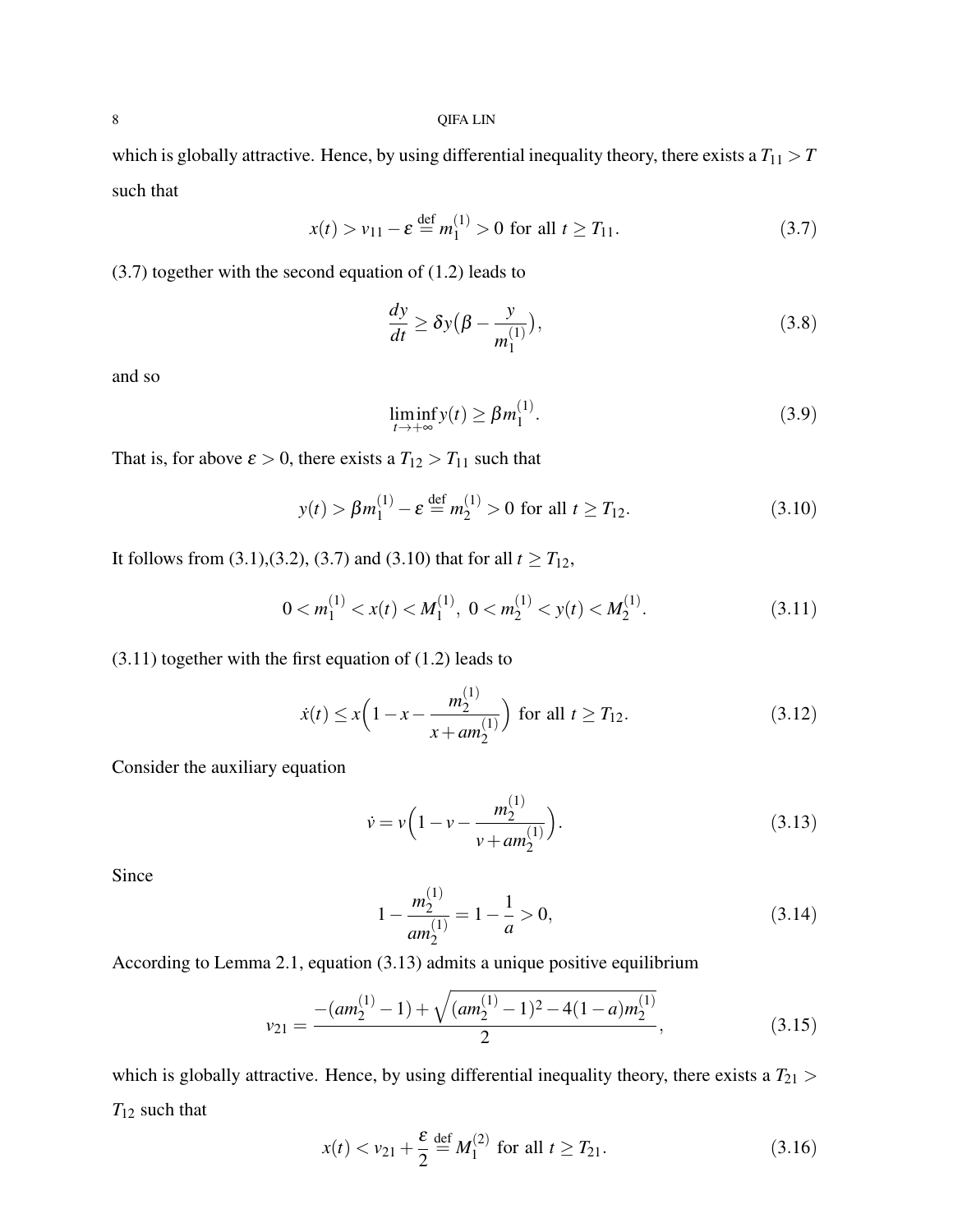Since

$$
v_{21} = \frac{-(am_2^{(1)} - 1) + \sqrt{(am_2^{(1)} - 1)^2 - 4(1 - a)m_2^{(1)}}}{2}
$$
  
= 
$$
\frac{-(am_2^{(1)} - 1) + \sqrt{(am_2^{(1)} + 1)^2 - 4m_2^{(1)}}}{2}
$$
  
< 
$$
\frac{-(am_2^{(1)} - 1) + \sqrt{(am_2^{(1)} + 1)^2}}{2} = 1,
$$
 (3.17)

it follows from  $(3.1)$  and  $(3.17)$  that

$$
M_1^{(2)} < M_1^{(1)}.\tag{3.18}
$$

From (3.18) and the second equation of (1.2), we know that for  $t \geq T_{21}$ ,

$$
\frac{dy}{dt} \le \delta y \left(\beta - \frac{y}{M_1^{(2)}}\right),\tag{3.19}
$$

and so

$$
\limsup_{t \to +\infty} y(t) \le \beta M_1^{(2)}.
$$
\n(3.20)

That is, for above  $\varepsilon > 0$ , there exists a  $T_{22} > T_{21}$  such that

$$
y(t) < \beta M_1^{(2)} + \frac{\varepsilon}{2} \stackrel{\text{def}}{=} M_2^{(2)}
$$
 for all  $t \ge T_{22}$ . (3.21)

It follows from (3.2), (3.18) and (3.21) that

$$
M_2^{(2)} < M_2^{(1)}.\tag{3.22}
$$

Substituting  $(3.22)$  into the first equation of system  $(1.2)$ , we obtain

$$
\dot{x}(t) \ge x \left(1 - x - \frac{M_2^{(2)}}{x + aM_2^{(2)}}\right)
$$
 for all  $t \ge T_{22}$ .

Similarly to the analysis of (3.3)-(3.7), there exists a  $T_{23} > T_{22}$  such that

$$
x(t) > v_{22} - \frac{\varepsilon}{2} \stackrel{\text{def}}{=} m_1^{(2)} > 0 \text{ for all } t \ge T_{23}.
$$
 (3.23)

where

$$
v_{22} = \frac{-(aM_2^{(2)} - 1) + \sqrt{(aM_2^{(2)} - 1)^2 - 4(1 - a)M_2^{(2)}}}{2}.
$$
\n(3.24)

From (3.22) and Lemma 2.2, we have

$$
m_1^{(2)} > m_1^{(1)}.\tag{3.25}
$$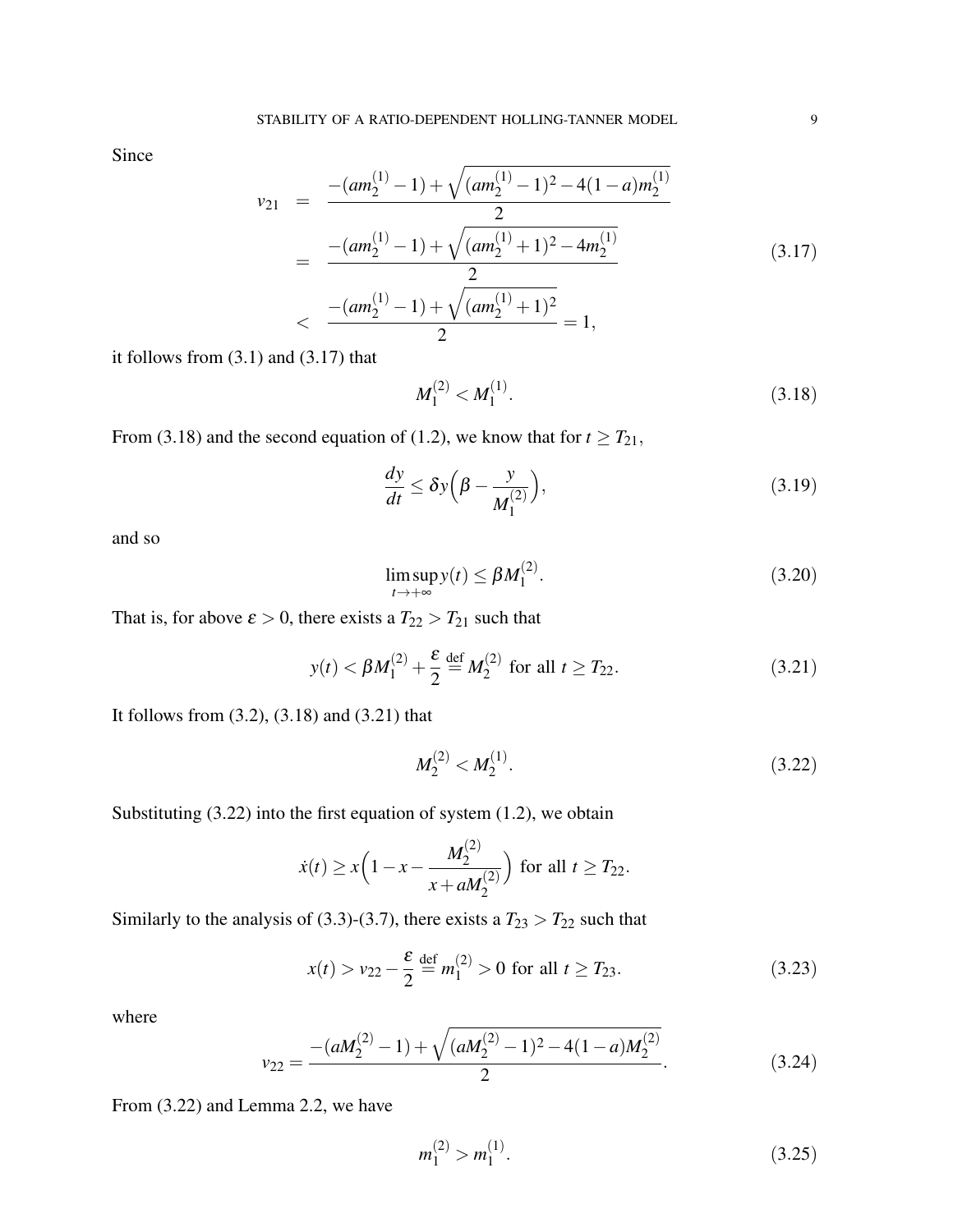From (3.23) and the second equation of (1.2), we know that for  $t \geq T_{23}$ ,

$$
\dot{y}(t) \ge \delta y \left(\beta - \frac{y}{m_1^{(2)}}\right),\tag{3.26}
$$

thus,

$$
\liminf_{t \to +\infty} y(t) \ge \beta m_1^{(2)}.\tag{3.27}
$$

That is, for above  $\varepsilon > 0$ , there exists a  $T_{24} > T_{23}$  such that

$$
y(t) > \beta m_1^{(2)} - \frac{\varepsilon}{2} \stackrel{\text{def}}{=} m_2^{(2)} \text{ for all } t \ge T_{24}.
$$
 (3.28)

From (3.10), (3.25) and (3.28) we have

$$
m_2^{(2)} > m_2^{(1)}.\tag{3.29}
$$

It follows from (3.18),(3.22), (3.25) and (3.29) that for all  $t \geq T_{24}$ ,

$$
0 < m_1^{(1)} < m_1^{(2)} < x(t) < M_1^{(2)} < M_1^{(1)},
$$
\n
$$
0 < m_2^{(1)} < m_2^{(2)} < y(t) < M_2^{(2)} < M_2^{(1)}.
$$
\n
$$
(3.30)
$$

Repeating the above procedure, we get four sequences  $M_i^{(n)}$  $\binom{n}{i}$ ,  $m_i^{(n)}$  $i^{(n)}$ ,  $i = 1, 2, n = 1, 2, \dots$  such that

$$
M_1^{(n)} = v_{n1} + \frac{\varepsilon}{n}, \ m_1^{(n)} = v_{n2} - \frac{\varepsilon}{n}, \tag{3.31}
$$

$$
v_{n1} = \frac{-(am_2^{(n-1)} - 1) + \sqrt{(am_2^{(n-1)} - 1)^2 - 4(1-a)m_2^{(n-1)}}}{2}.
$$
 (3.32)

$$
v_{n2} = \frac{-(aM_2^{(n)} - 1) + \sqrt{(aM_2^{(n)} - 1)^2 - 4(1 - a)M_2^{(n)}}}{2}.
$$
\n(3.33)

$$
\beta m_1^{(n)} - \frac{\varepsilon}{n} = m_2^{(n)}, \ \beta M_1^{(n)} + \frac{\varepsilon}{n} = M_2^{(n)}.
$$
 (3.34)

Now, we go to show that the sequences  $M_i^{(n)}$  $i$ <sup>(*n*)</sup> is strictly decreasing, and the sequences  $m_i^{(n)}$  $\int_{i}^{(n)}$  is strictly increasing for  $i = 1,2$  by induction. Firstly, from (3.30), we have

$$
m_i^{(1)} < m_i^{(2)}, \, M_i^{(2)} < M_i^{(1)}, \, i = 1, 2. \tag{3.35}
$$

Let us suppose that

$$
m_i^{(n-1)} < m_i^{(n)}, \, M_i^{(n)} < M_i^{(n-1)}, \, i = 1, 2. \tag{3.36}
$$

It then follows from Lemma 2.2,  $(3.32)$  and  $(3.33)$  that

$$
\nu_{n1} > \nu_{(n+1)1}.\tag{3.37}
$$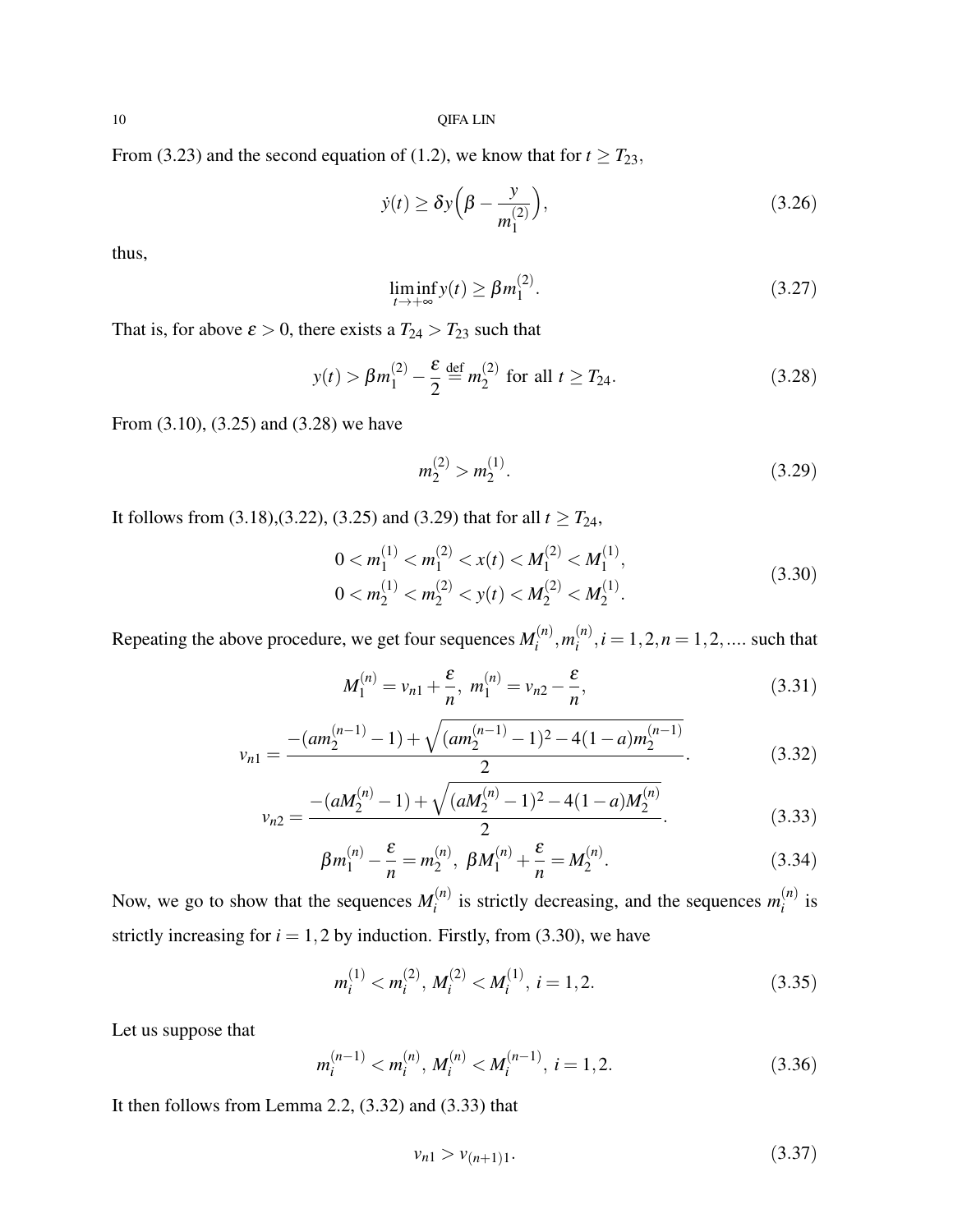From (3.31) we have

$$
M_1^{(n)} > M_1^{(n+1)}.\t\t(3.38)
$$

By using (3.38), it follows from (3.34) that

$$
M_2^{(n)} > M_2^{(n+1)}.\t\t(3.39)
$$

It then follows from Lemma 2.2,  $(3.32)$  and  $(3.39)$  that

$$
v_{(n+1)2} > v_{n2}.\tag{3.40}
$$

(3.40) and (3.31) show that

$$
m_1^{(n+1)} > m_1^{(n)}.
$$

From the relationship of  $m_1^{(n)}$  $\binom{n}{1}$  and  $m_2^{(n)}$  $\binom{n}{2}$ , we have

$$
m_2^{(n+1)} > m_2^{(n)}.\tag{3.41}
$$

Therefore, we have

$$
0 < m_1^{(1)} < m_1^{(2)} < \dots < m_1^{(n)} < x(t) < M_1^{(n)} < \dots < M_1^{(2)} < M_1^{(1)},
$$
\n
$$
0 < m_2^{(1)} < m_2^{(2)} < \dots < m_2^{(n)} < y(t) < M_2^{(n)} < \dots < M_2^{(2)} < M_2^{(1)}.\tag{3.42}
$$

Hence, the limits of  $M_i^{(n)}$  $\binom{n}{i}$  and  $m_i^{(n)}$  $i^{(n)}$ ,  $i = 1, 2, n = 1, 2, ...$  exist. Denote that

$$
\lim_{n \to +\infty} M_1^{(n)} = \overline{x}, \ \lim_{n \to +\infty} m_1^{(n)} = \underline{x}, \lim_{n \to +\infty} M_2^{(n)} = \overline{y}, \ \lim_{n \to +\infty} m_2^{(n)} = \underline{y}.
$$
 (3.43)

Then  $\bar{x} \geq \bar{x}, \bar{y} \geq \bar{y}$ . Letting  $n \to +\infty$  in (3.31)-(3.34), we obtain

$$
\bar{x} = \frac{-(a\underline{y}-1) + \sqrt{(a\underline{y}-1)^2 - 4(1-a)\underline{y}}}{2}.
$$
\n
$$
\underline{x} = \frac{-(a\overline{y}-1) + \sqrt{(a\overline{y}-1)^2 - 4(1-a)\overline{y}}}{2}.
$$
\n(3.44)\n
$$
\beta \underline{x} = \underline{y}, \ \beta \overline{x} = \overline{y}.
$$

(3.44) is equivalent to

$$
\overline{x}^{2} + (a\underline{y} - 1)\overline{x} + \underline{y}(1 - a) = 0,\n\underline{x}^{2} + (a\overline{y} - 1)\underline{x} + \overline{y}(1 - a) = 0,\n\beta \underline{x} = y, \ \beta \overline{x} = \overline{y}.
$$
\n(3.45)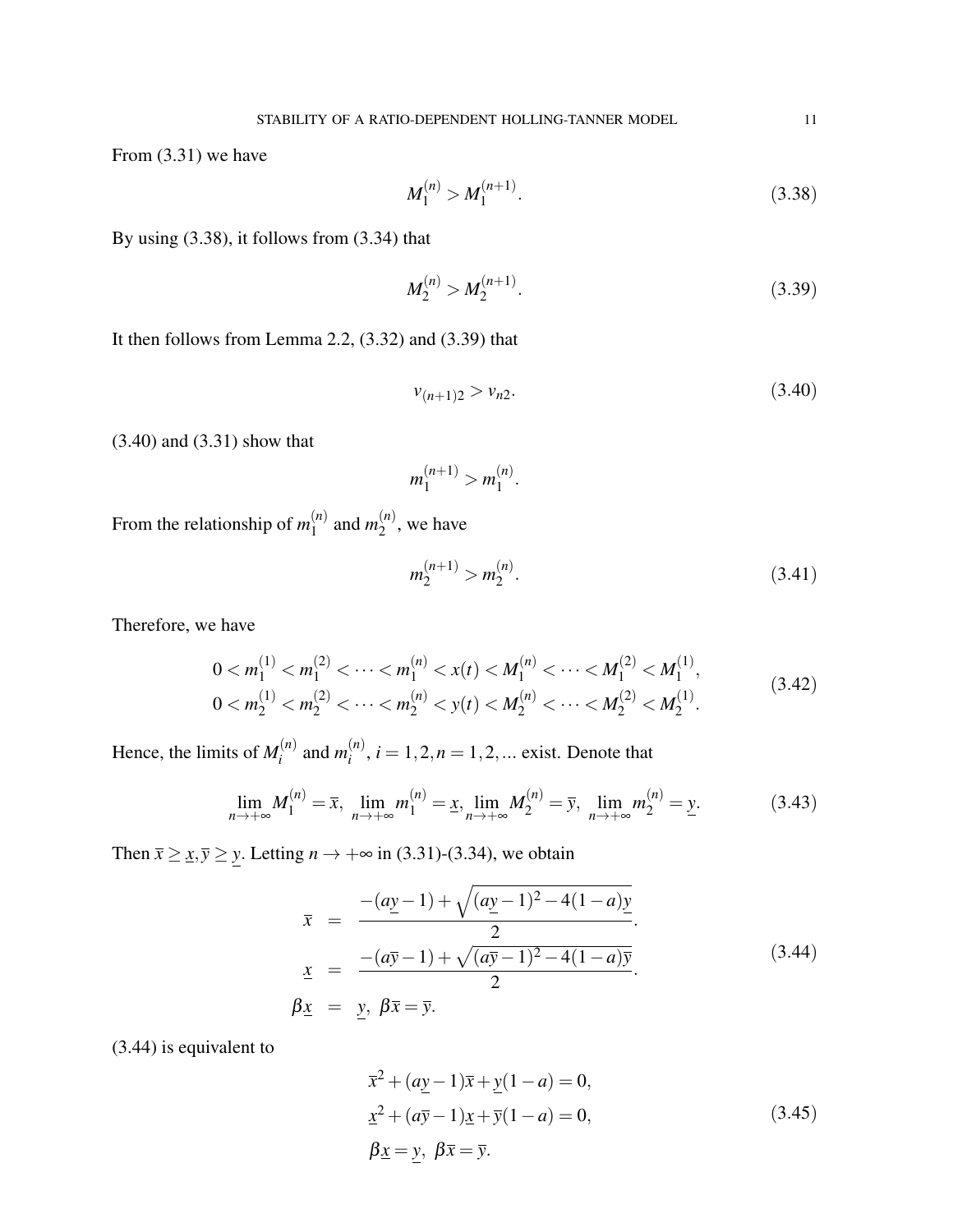Consequently

$$
\overline{x}^{2} + (a\beta \underline{x} - 1)\overline{x} + \beta \underline{x}(1 - a) = 0,\n\underline{x}^{2} + (a\beta \overline{x} - 1)\underline{x} + \beta \overline{x}(1 - a) = 0.
$$
\n(3.46)

And so,

$$
(\bar{x} - \underline{x})(\bar{x} + \underline{x} - 1 - \beta(1 - a)) = 0.
$$
 (3.47)

From Lemma 2.4 and  $a \ge 2$  we have

$$
\bar{x} + \underline{x} - 1 - \beta(1 - a) > 2(1 - \frac{1}{a}) - 1 - \beta(1 - a) \ge \beta(a - 1) > 0.
$$

Hence, it follows from (3.47) that

 $\bar{x} = \underline{x}$ .

Also, from (3.45) we have

 $\overline{y} = y$ .

Under the assumption of Theorem 1.1, system (1.2) admits a unique positive solution  $(x^*, y^*)$ , hence  $\bar{x} = \underline{x} = x^*, \bar{y} = y = y^*$ . That is to say,

$$
\lim_{t \to +\infty} x(t) = x^*, \ \lim_{t \to +\infty} y(t) = y^*.
$$
\n(3.48)

This ends the proof of the Theorem 1.1.

Proof of Theorem 1.2. Similarly to the proof of Theorem 1.1, we can finally obtain (3.45)-(3.47). Assume that  $\bar{x} \neq \underline{x}$ , then from (3.47) we have

$$
\bar{x} = -\underline{x} + 1 + \beta(1 - a),\tag{3.49}
$$

and

$$
\underline{x} = 1 + \beta(1 - a) - \overline{x}.\tag{3.50}
$$

Substituting (3.49) and (3.50) to (3.46) leads to

$$
A_1 \overline{x}^2 + A_2 \overline{x} + A_3 = 0,
$$
  
\n
$$
A_1 \underline{x}^2 + A_2 \underline{x} + A_3 = 0,
$$
\n(3.51)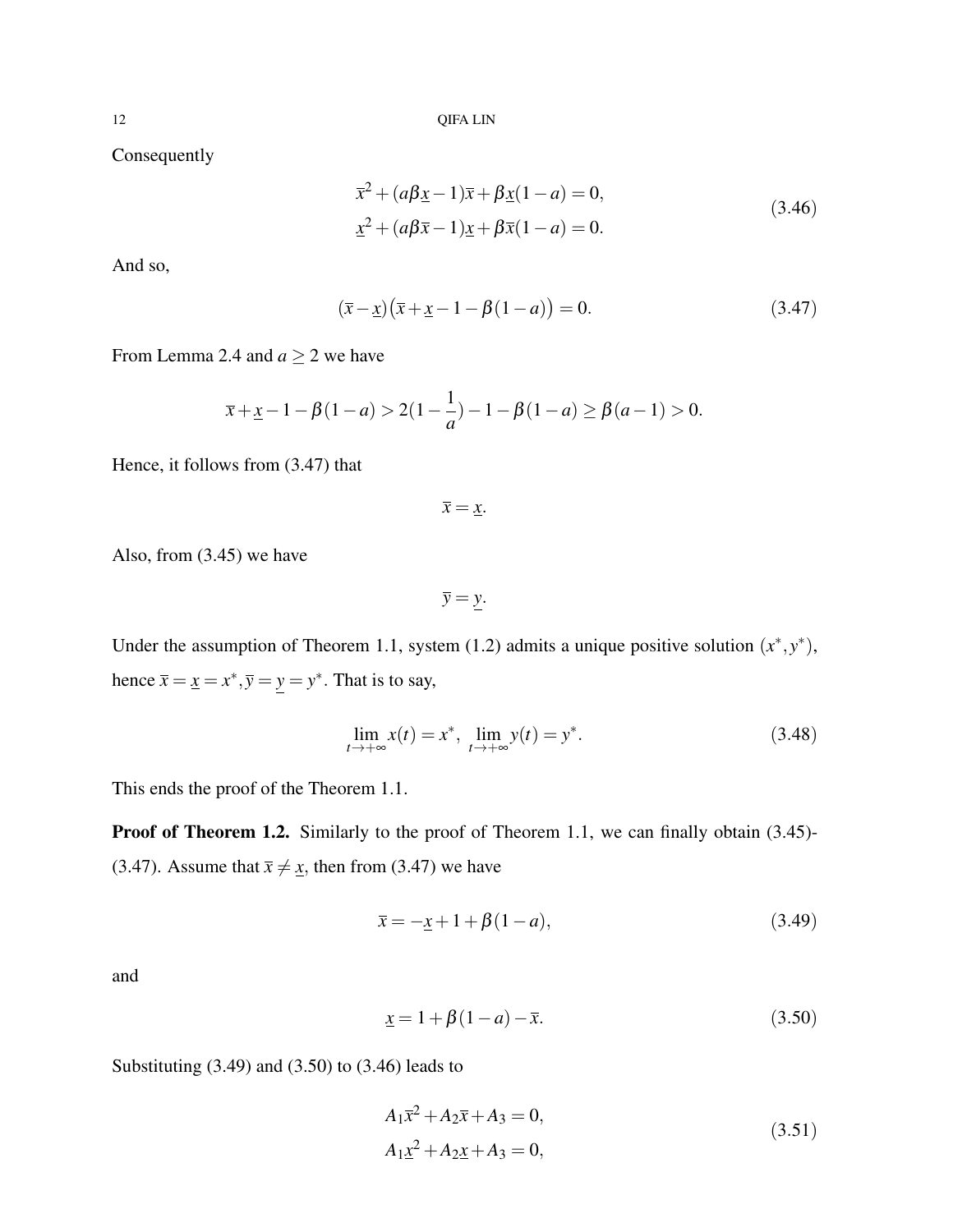where

$$
A_1 = a\beta - 1,
$$
  
\n
$$
A_2 = (a\beta - 1)(a\beta - \beta - 1),
$$
  
\n
$$
A_3 = -\beta(a - 1)(a\beta - \beta - 1).
$$

And so,  $\bar{x}$  and  $\bar{x}$  are the positive solution of the equation

$$
A_1 x^2 + A_2 x + A_3 = 0. \tag{3.52}
$$

From (1.7) one could see that  $A_1 > 0$  and  $A_3 < 0$ . Hence, (3.52) had unique positive solution, this shows that  $\bar{x} = x$ , the rest of the proof is similar to that of the proof of Theorem 1.1, and we omit the detail here. This ends the proof of Theorem 1.2.

# 4. Numeric example

Now let's consider the following example.

### Example 4.1

$$
\dot{x}(t) = x \left( 1 - x - \frac{y}{x + \frac{3}{2}y} \right), \n\dot{y}(t) = \frac{1}{10} y \left( 5 - \frac{y}{x} \right).
$$
\n(4.1)

Corresponding to system (1.2), one has

$$
a = \frac{3}{2}, \ \delta = \frac{1}{10}, \ \beta = 5,
$$

Again, in this case

$$
a\beta + 1 = \frac{17}{2} < \frac{1}{\delta} = 10.
$$

Hence, Theorem A in [1] could not be applied to this system. However, one could easily verify

$$
a\beta - \beta - 1 = \frac{3}{2} > 0,
$$

and

$$
a^2\beta - a\beta + a - 2 = \frac{13}{4} > 0.
$$

Hence, from Theorem 1.2, system (4.1) admits a unique globally attractive positive equilibrium  $\left(\frac{7}{17}, \frac{35}{17}\right)$ . numeric simulations (Fig.2) also support this findings.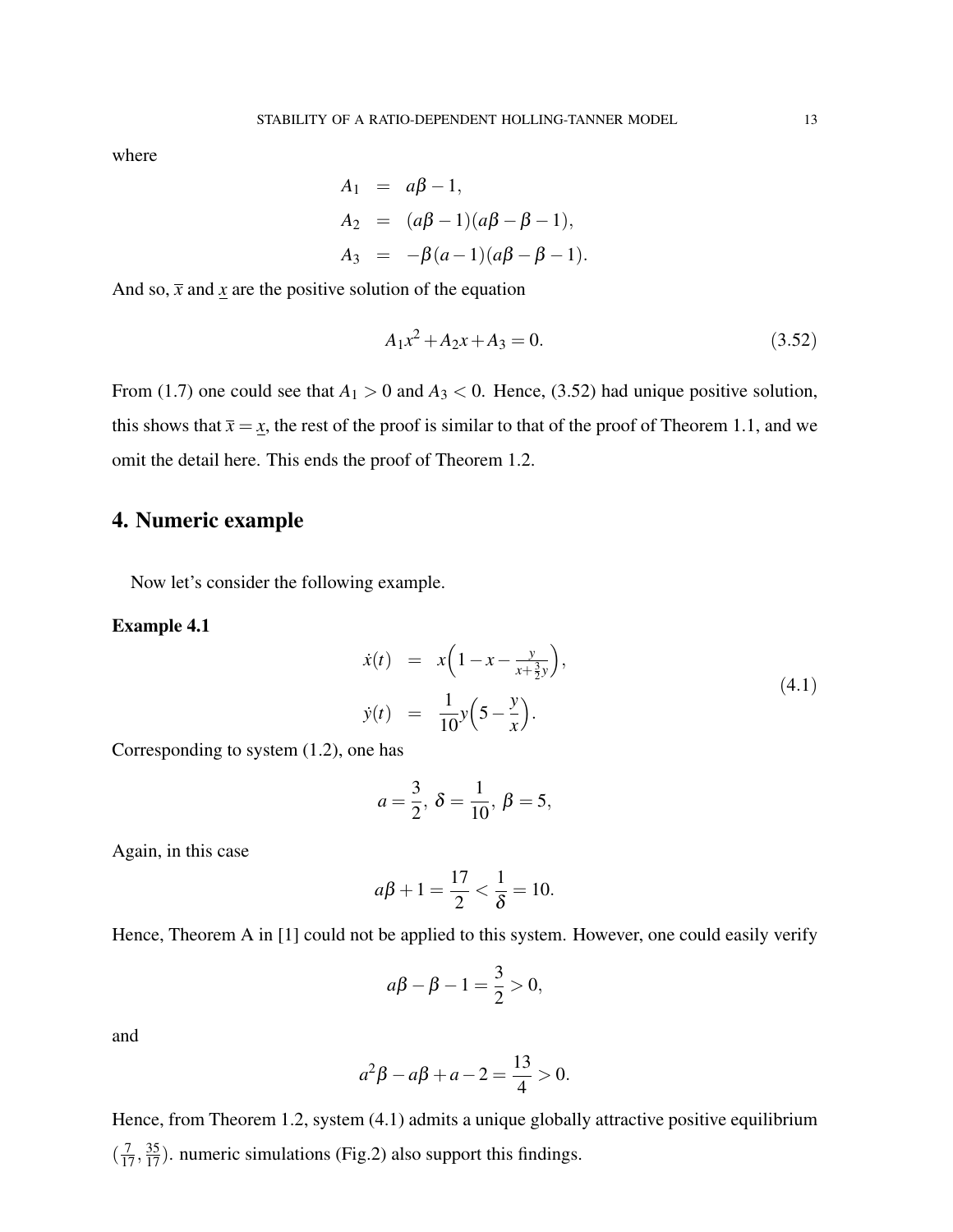

FIGURE 2. Dynamic behavior of the solution  $(x(t), y(t))$ of system (4.1) with the initial condition  $(x(0), y(0)) =$  $(0.1, 0.3), (0.4, 4), (0.1, 4), (1, 3), (1, 0.5)$  and  $(1, 0.01),$  respectively.

## 5. Discussion

In this paper, we revisit the Holling-Tanner system with ratio-dependence, which was proposed by Liang and Pan[1]. By developing some new analysis technique and using the new method, we obtain the sufficient conditions which ensure the global attractivity of the positive equilibrium.

Theorem 1.1 seems very interesting since it shows that for system (1.2), for  $a \in [2, +\infty)$ , the system always admits a unique positive equilibrium, which is globally attractive. Theorem 1.2 shows that for the case  $1 < a < 2$ , one could still obtain a the conditions which is independent of  $\delta$ , to ensure the global attractivity of the positive equilibrium.

Authors' Contributions. All authors contributed equally to the writing of this paper. All authors read and approved the final manuscript.

Acknowledgment. This work is supported by the Natural Science Foundation of Fujian Province (2017J01400).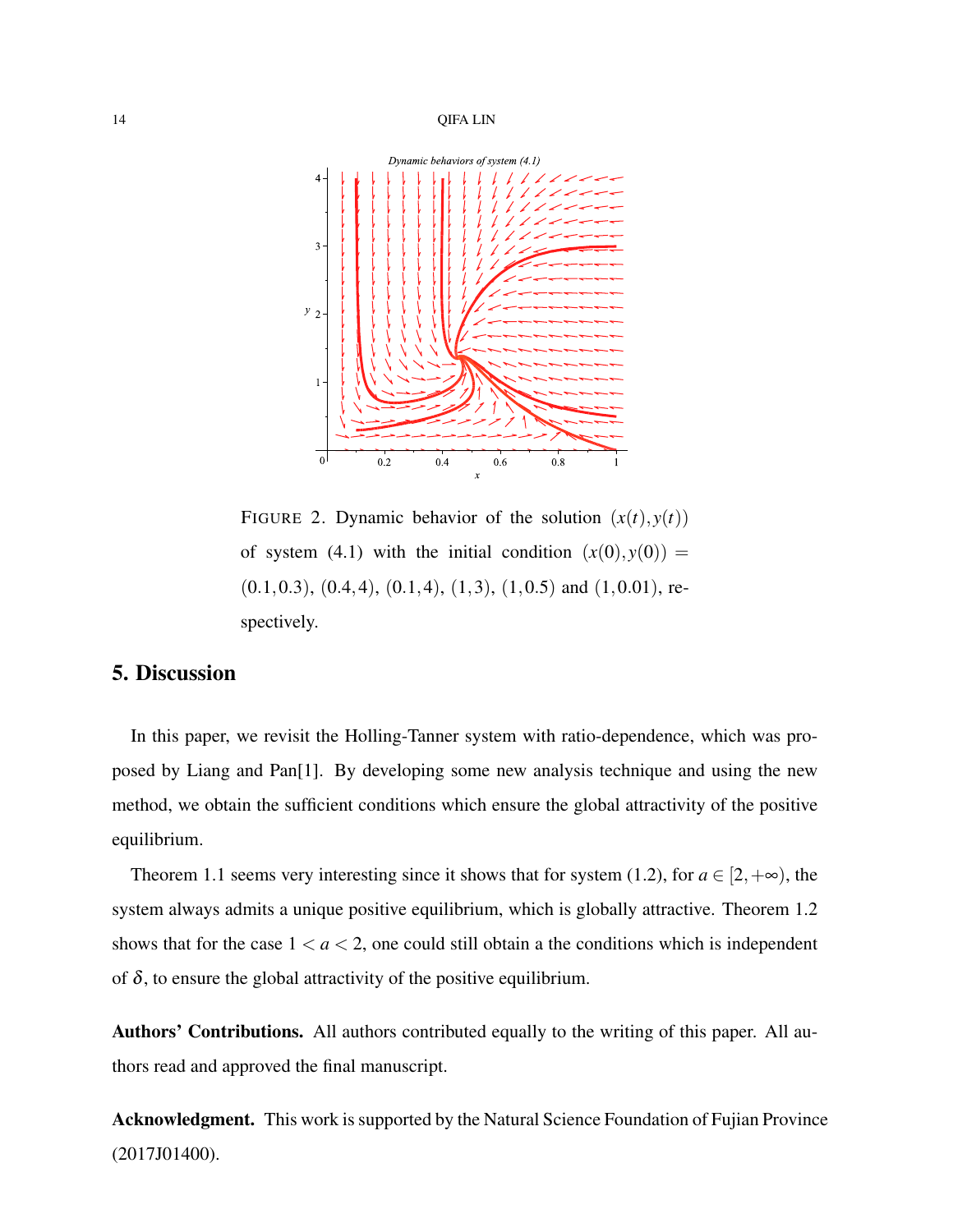### Conflict of Interests

The authors declare that there is no conflict of interests.

### **REFERENCES**

- [1] Z. Q. Liang, H. W. Pan, Qualitative analysis of a ratio-dependent Holling-Tanner model, J. Math. Anal. Appl. 334 (2007), 954-964.
- [2] L. S. Chen, X. Y. Song, Z. Y. Lu, Mathematical models and methods in Ecology, Shichuan Science and Technology Press, 2002.
- [3] F. Chen, Z. Li, Y. J. Huang, Note on the permanence of a competitive system with infinite delay and feedback controls, Nonlinear Anal., Real World Appl. 8 (2007), 680-687.
- [4] Q. Yue, Dynamics of a modified Leslie-Gower predator-prey model with Holling-type II schemes and a prey refuge, SpringerPlus, 5(1)(2016), Article ID 461.
- [5] F. D. Chen, L. J. Chen and X. D. Xie, On a Leslie-Gower predator-prey model incorporating a prey refuge, Nonlinear Anal., Real World Appl. 10(5)(2009), 2905-2908.
- [6] S. Yu, Global stability of a modified Leslie-Gower model with Beddington-DeAngelis functional response, Adv. Difference Equ. 2014(2014), Article ID 84.
- [7] S. Yu, Global asymptotic stability of a predator-prey model with modified Leslie-Gower and Holling-Type II schemes, Discr. Dyn. Nat. Soc. 2012(2012), Article ID 208167.
- [8] Z. Li, M. Han, F. Chen, Global stability of a a stage-structured predator-prey model with modified Leslie-Gower and Holling-type II schemes, Int. J. Biomath. 5(06)(2012), Article ID 1250057.
- [9] K. Yang, Z. Miao, F. Chen F, et al, Influence of single feedback control variable on an autonomous Holling-II type cooperative system, J. Math. Anal. Appl. 435(1)(2016), 874-888.
- [10] L. J. Chen, F. D. Chen, Global stability of a Leslie-Gower predator-prey model with feedback controls, Appl. Math. Lett. 22(9)(2009), 1330-1334.
- [11] F. D. Chen, J. L. Shi, On a delayed nonautonomous ratio-dependent predator-prey model with Holling type functional response and diffusion, Appl. Math. Comput. 192(2)(2007), 358-369.
- [12] H. B. Shi, W. T. Li, G. Lin, Positive steady states of a diffusive predator-prey system with modified Holling-Tanner functional response, Nonlinear Anal., Real World Appl. 11(5)(2010), 3711-3721.
- [13] R. Peng, Qualitative analysis on a diffusive and ratio-dependent predator-prey model, IMA J. Appl. Math. 78(3)(2013), 566-586.
- [14] Z. Yue, W. Wang, Qualitative analysis of a diffusive ratio-dependent Holling-Tanner predator-prey model with Smith growth, Discr. Dyn. Nat. Soc. 2013(2013), Article ID 267173.
- [15] J. Liu, Z. Zhang, M. Fu, Stability and bifurcation in a delayed Holling-Tanner predator-prey system with ratio-dependent functional response, J. Appl. Math. 2012(2012), Article ID 384293.